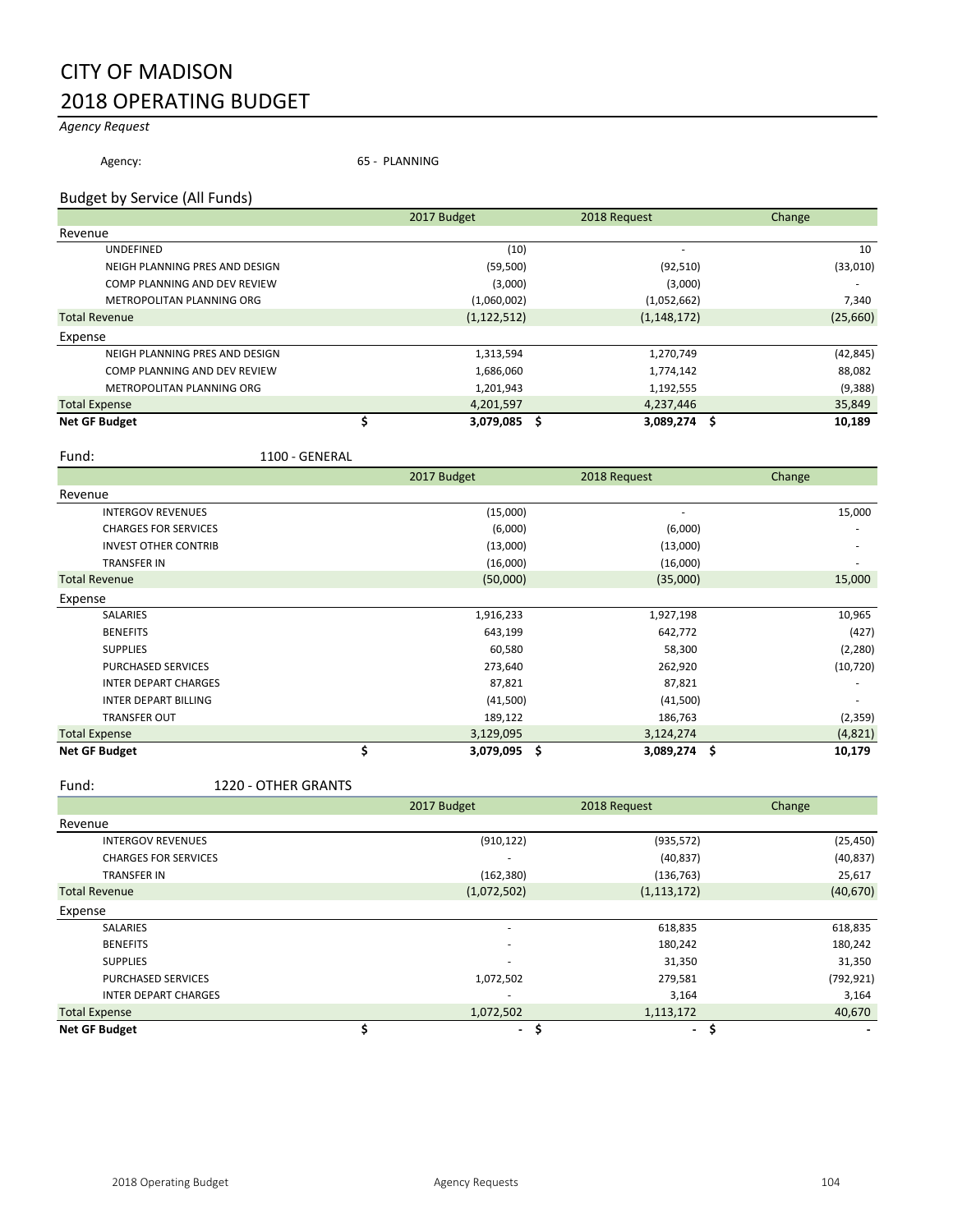# CITY OF MADISON 2018 OPERATING BUDGET

# *Agency Request*

Agency: 65 - PLANNING

#### Position Summary by FTE

|                            | 2017 Budget | 2018 Request | Change                   |
|----------------------------|-------------|--------------|--------------------------|
| <b>GIS SPECIALIST</b>      | 3.00        | 3.00         | <u>. на п</u>            |
| MAD ARTS PROG ADMIN        | 1.00        | 1.00         |                          |
| <b>PLANNER 1</b>           | 2.00        | 2.00         | $\overline{\phantom{a}}$ |
| <b>PLANNER 2</b>           | 12.00       | 12.00        | $\overline{\phantom{a}}$ |
| <b>PLANNER 3</b>           | 8.00        | 8.00         | $\overline{\phantom{a}}$ |
| PLANNER 4                  | 2.00        | 2.00         | $\overline{\phantom{a}}$ |
| PLANNER-PRINCIPAL          | 4.00        | 4.00         |                          |
| <b>TRANSP PLANNING MGR</b> | 1.00        | 1.00         |                          |
| PROGRAM ASST 2 - CG20      | 1.00        | 1.00         | $\overline{\phantom{a}}$ |
| ADMIN CLK 1 - PT - CG20    | 0.50        | 0.50         |                          |
| PLANNING DIV DIR           | 1.00        | 1.00         |                          |
| <b>TOTAL</b>               | 35.50       | 35.50        |                          |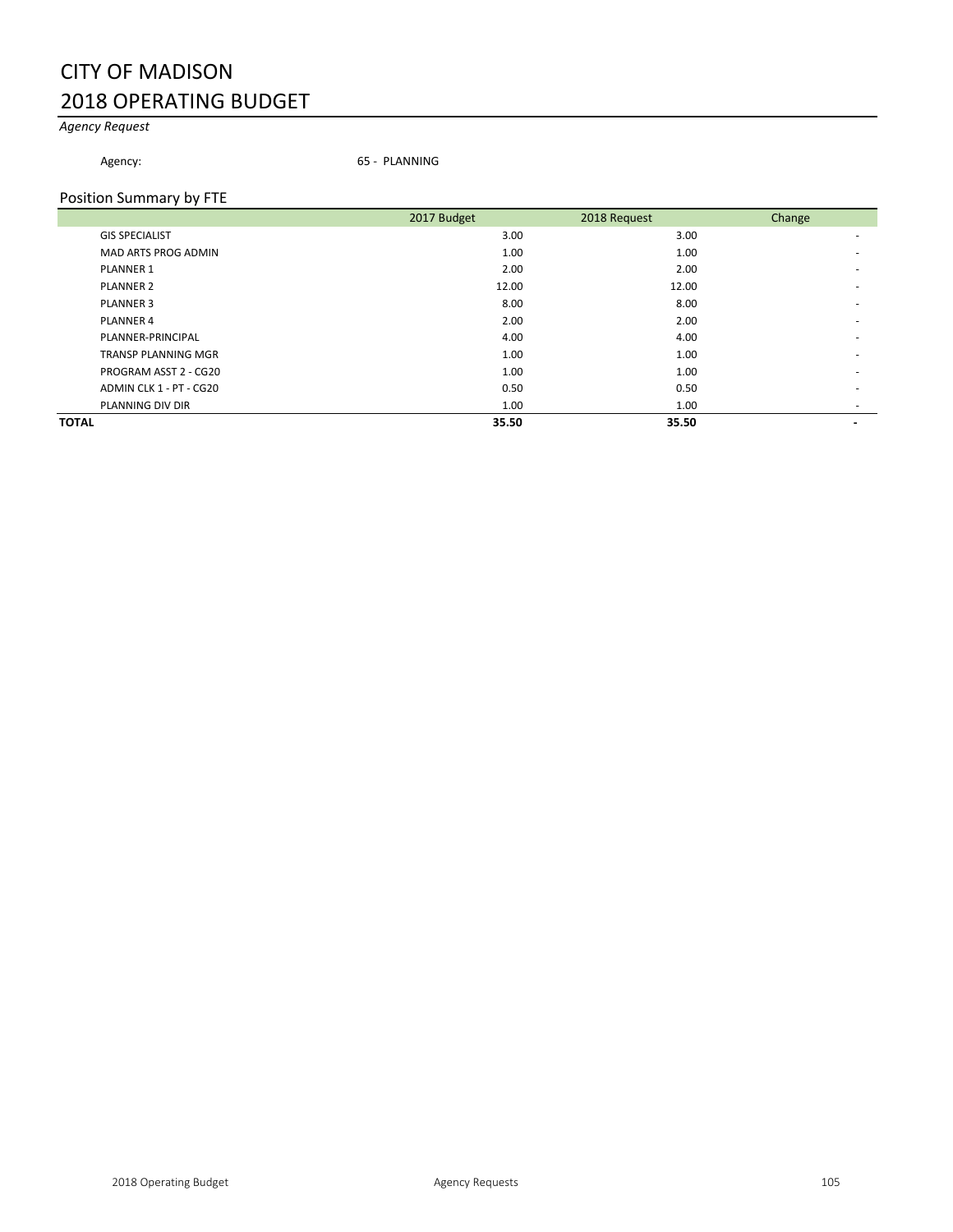

#### Department of Planning & Community & Economic Development **Planning Division** Heather Stouder, Director

126 S. Hamilton St. P.O. Box 2985 Madison, Wisconsin 53701-2985 Phone: (608) 266-4635 Fax (608) 267-8739 [www.cityofmadison.com](http://www.cityofmadison.com/)

July 12, 2017

To: David Schmiedicke, Finance Department From: Heather Stouder, Planning Division

Subject: Planning Division 2018 Operating Budget Requests

The Planning Division's proposed operating budget meets the target and is consistent with the adopted 2017 budget, with the exception of slight increases in salaries and benefits for existing staff, as projected by the Finance Department. Adjustments (both increases and decreases) have been made to several line items, as summarized in the list below:

- 1. Minor Adjustments to "Supplies" such as postage, copying and printing, hardware, and software are more in line with actual spending in 2016, year-to-date 2017 spending, and future projections
- 2. Minor Adjustments for "Services" such as advertising, professional development, professional memberships trainings)

In total, the Division's Neighborhood Planning, Preservation, and Design Service is budgeted for a total of \$1,178,239, and the Comprehensive Planning and Development Review Service is budgeted for \$1,771,142. Please note that the entire budget for the Metropolitan Planning Organization is now included under "Grants" and has not been reflected in our budget work to date.

I look forward to continued discussion of our operating budget proposal in the coming weeks.

Sincerely,

Hotte Sta

Heather Stouder Planning Division Director

c: Natalie Erdman, Director, Department of Planning and Community and Economic Development Laura Larsen, Finance Department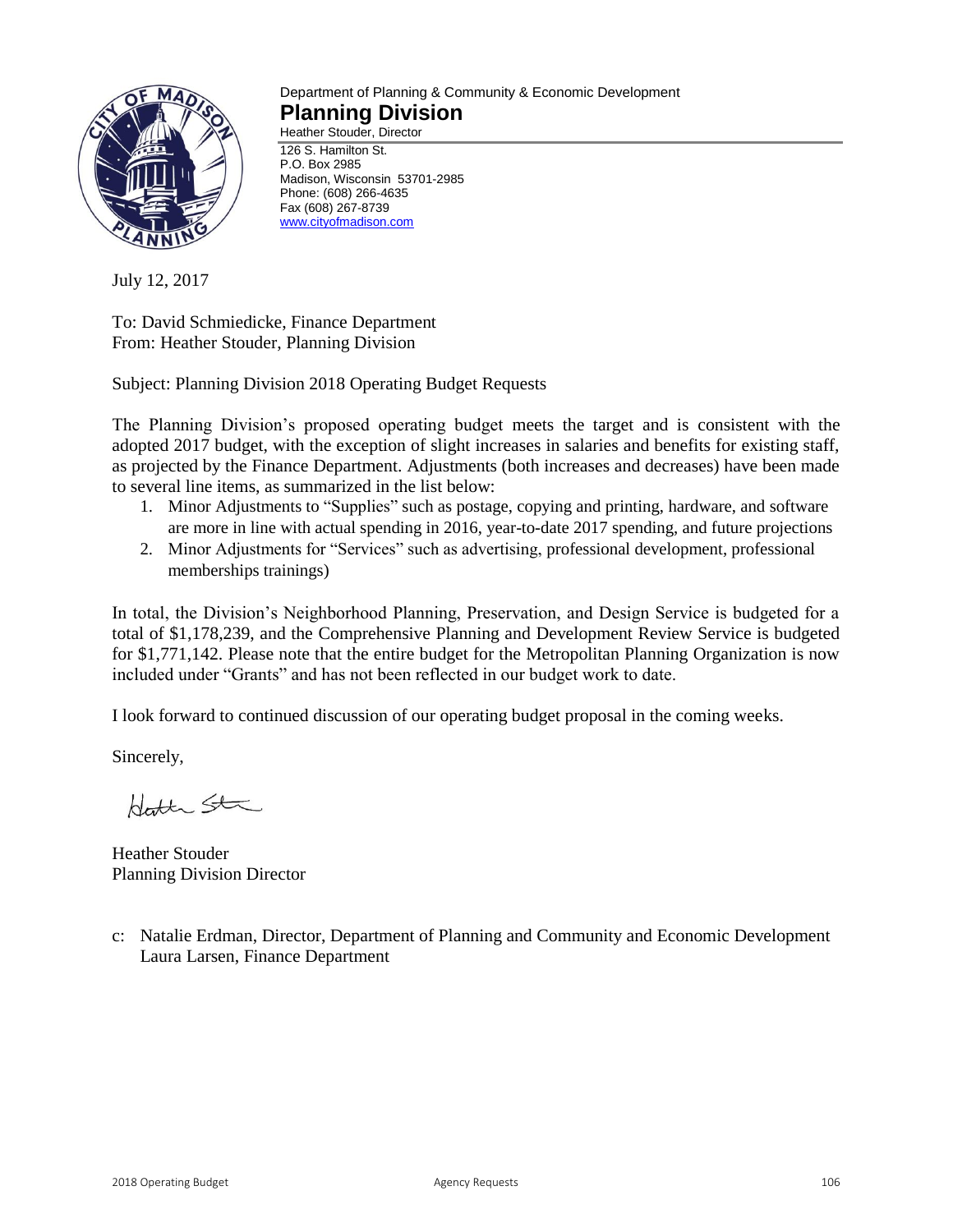# 2018 Operating Budget: Service Proposals

# **SERVICE IDENTIFYING INFORMATION**

SELECT YOUR AGENCY:

#### Planning Division

SELECT YOUR AGENCY'S SERVICE:

Comprehensive Planning and Development Review

SERVICE DESCRIPTION:

This service maintains the City's urban development and growth management policy through the preparation and maintenance of long-range and Comprehensive Plan elements and neighborhood plans, and maintains the City's land development regulations (primarily zoning and subdivision regulations) through the review and evaluation of specific land development proposals. This service provides data, information, and mapping services, conducts needs assessment, inventories and analyzes urban development policy issues, and maintains the City's geographic database.

#### **SERVICE GOALS**

What community need does the service address?

Projecting future population change and planning for equitable and sustainable growth of the City accordingly.

Planning for efficient use of land, efficient and equitable transportation systems, and complete neighborhoods.

Facilitating the development review process, including opportunities for public input.

Who are the recipients of the service?

All City of Madison residents, businesses, property owners, and those investing in Madison

What outcomes will be produced at the proposed funding level?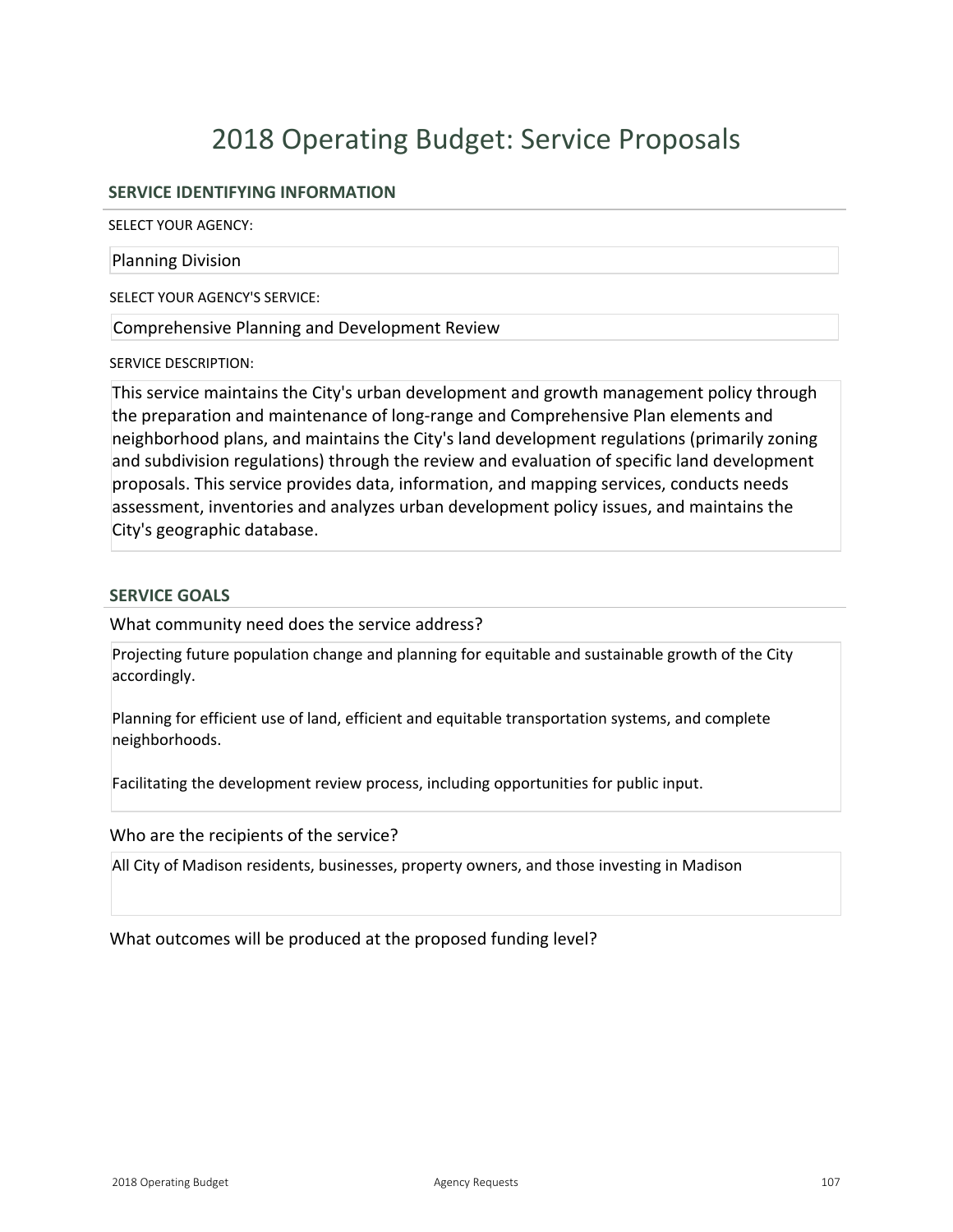An adopted set of prioritized strategies and prioritized areas for growth and investment.

Increased efficiency of land use to serve our growing and changing population.

Review of all development proposals seeking discretionary reviews by the City's Urban Design Commission and Plan Commission, likely resulting in approximately 2,000 new housing units and hundreds of thousands of square feet of commercial space.

Establishment of a locally preferred alternative for an initial Bus Rapid Transit route

Broader access to demographic and other data to track changes at the neighborhood level and citywide over time.

What strategies are planned for 2018 to advance the stated outcomes?

Completion of the Update to the City of Madison Comprehensive Plan with a robust public engagement process.

Completion of 34 updates to neighborhood development plans in the City's peripheral areas.

Complete a Bus Rapid Transit Alternatives Analysis

Continued updates to the Neighborhood Indicators Project website, and marketing of the website to City agencies and community partners

Continued work to update and upgrade GIS data for internal and external use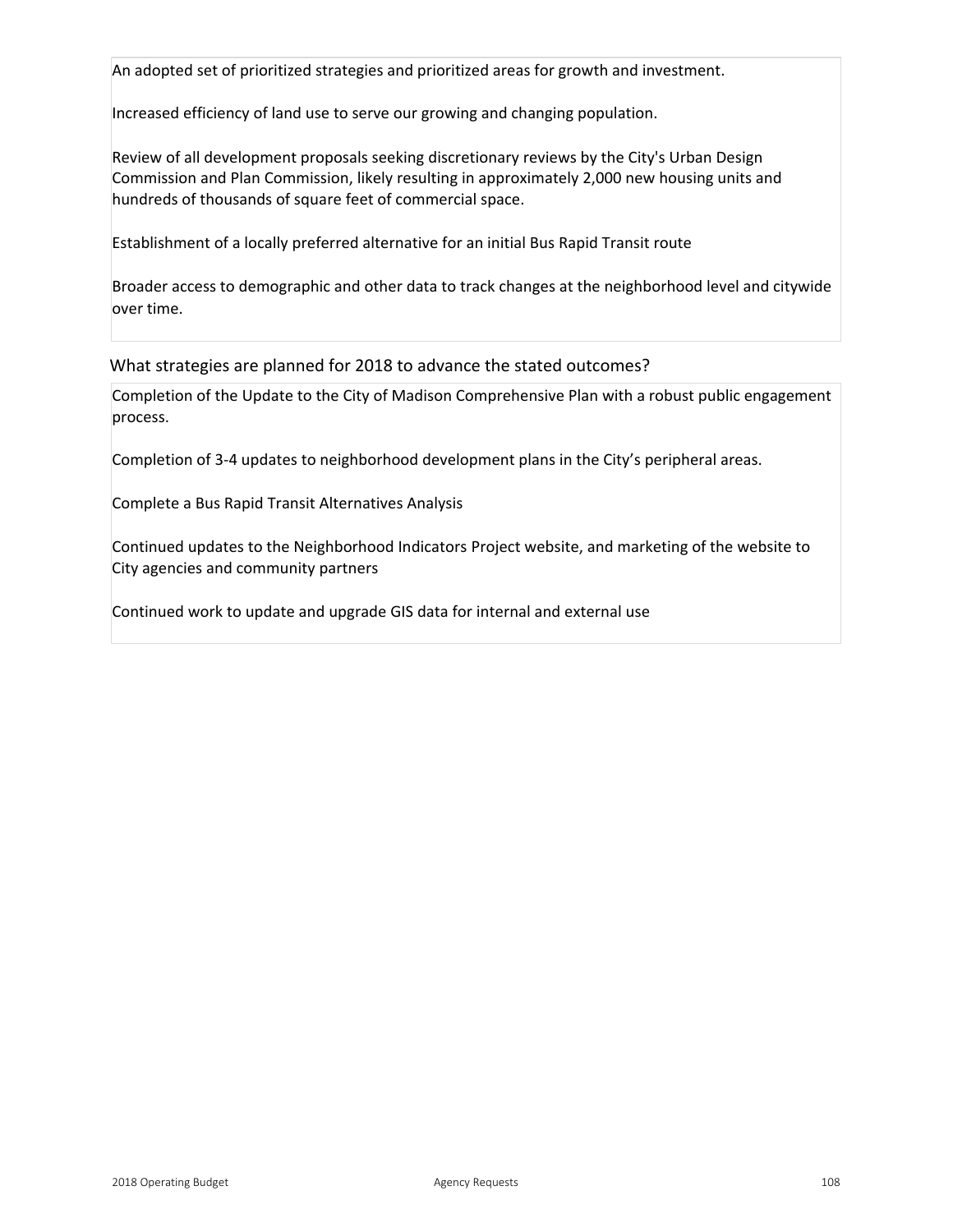# 2018 Operating Budget: Service Proposals

# **SERVICE IDENTIFYING INFORMATION**

SELECT YOUR AGENCY:

#### Planning Division

SELECT YOUR AGENCY'S SERVICE:

Metropolitan Planning Organization

#### SERVICE DESCRIPTION:

This service provides staff for the Metropolitan Planning Organization (MPO), which is the designated policy body responsible for cooperative and comprehensive regional transportation planning and decision making for the Madison Metropolitan Planning Area. The responsibilities of the MPO include carrying out a planning process for making transportation investment decisions in the metropolitan area, preparing and maintaining a long-range multi-modal transportation plan, and preparing a five-year transportation improvement program to provide transportation investments that meet metropolitan transportation needs.

### **SERVICE GOALS**

What community need does the service address?

MPOs are required by federal law in all urbanized areas over 50,000 as a condition of receiving federal transportation funding. Over \$60 million in federal transportation funding is spent each year in the Madison urban area, much of it in the City of Madison. The role of the MPO is to establish a setting for coordinated and comprehensive regional transportation planning and decision-making that is fair and impartial. Two primary responsibilities are preparation and maintenance of a long-range Regional Transportation Plan and approval of federal funding for projects via development and maintenance of the Transportation Improvement Program. The MPO also leads or assists in a number of other transportation planning efforts.

### Who are the recipients of the service?

The MPO's official jurisdictional authority extends to the Madison Metropolitan Planning Area, which includes the Madison Urbanized Area and all or portions of the 34 contiguous cities, villages, and towns that are or are likely to become urbanized within the 20+ year planning period as well as other areas containing important regional transportation corridors. The recipients of the MPO's planning services include staff and officials from Dane County and the local jurisdictions in the planning area, the Wisconsin Department of Transportation, Metro Transit, other transportation providers, and other interested parties and the general public.

What outcomes will be produced at the proposed funding level?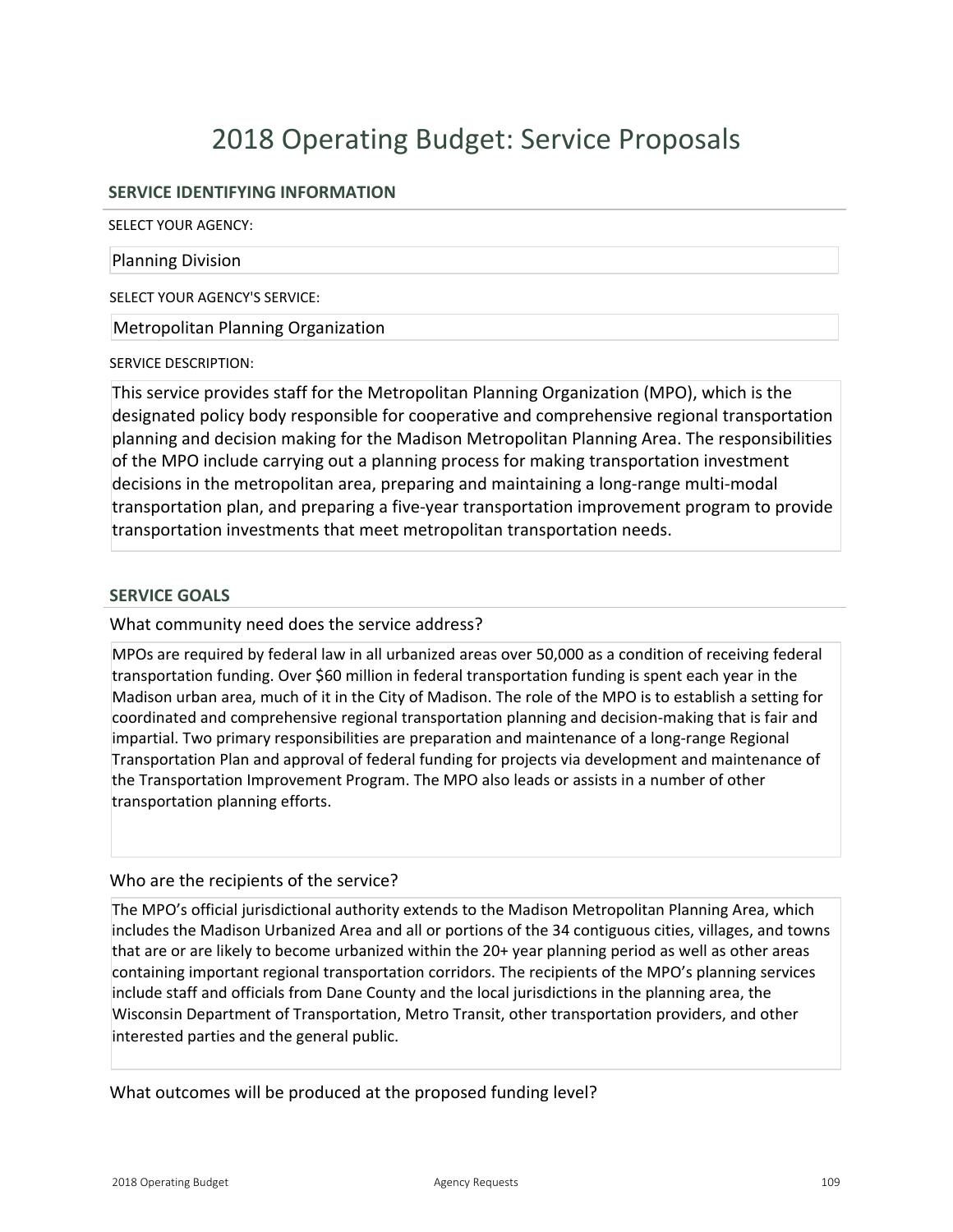The local funding provides a match to the federal and state funding, which covers 85% of the MPO's budget. The City of Madison is the MPO's fiscal and administrative agent and is responsible for the local match funding, but several other municipalities also contribute to the local match. The funding will allow the MPO to carry out the federally required regional transportation planning and project programming process, including new requirements for a more performance-based framework. This includes: (1) completion of an annual Performance Measures report, (2) demonstration of how programmed projects will help achieve performance targets, (3) an update of the required Congestion Management Process, (4) assistance in continued planning for Bus Rapid Transit culminating in an application to the Federal Transit Administration to enter project development, (5) update of the Transit Development Plan, and a number of studies and planning efforts.

# What strategies are planned for 2018 to advance the stated outcomes?

The MPO is required to employ a data and performance driven approach to its planning and project programming activities. The MPO will be working with a consultant in 2017 to develop a multi-year strategic plan to improve its data and planning analysis tools, and will begin implementation of this plan in 2018. Strategies for involvement of stakeholders and the general public in its planning activities are outlined in the MPO's Public Participation Plan. An evaluation of the plan was conducted following the completion of the MPO's Regional Transportation Plan 2050, efforts will be made in 2018 to implement recommendations from this evaluation.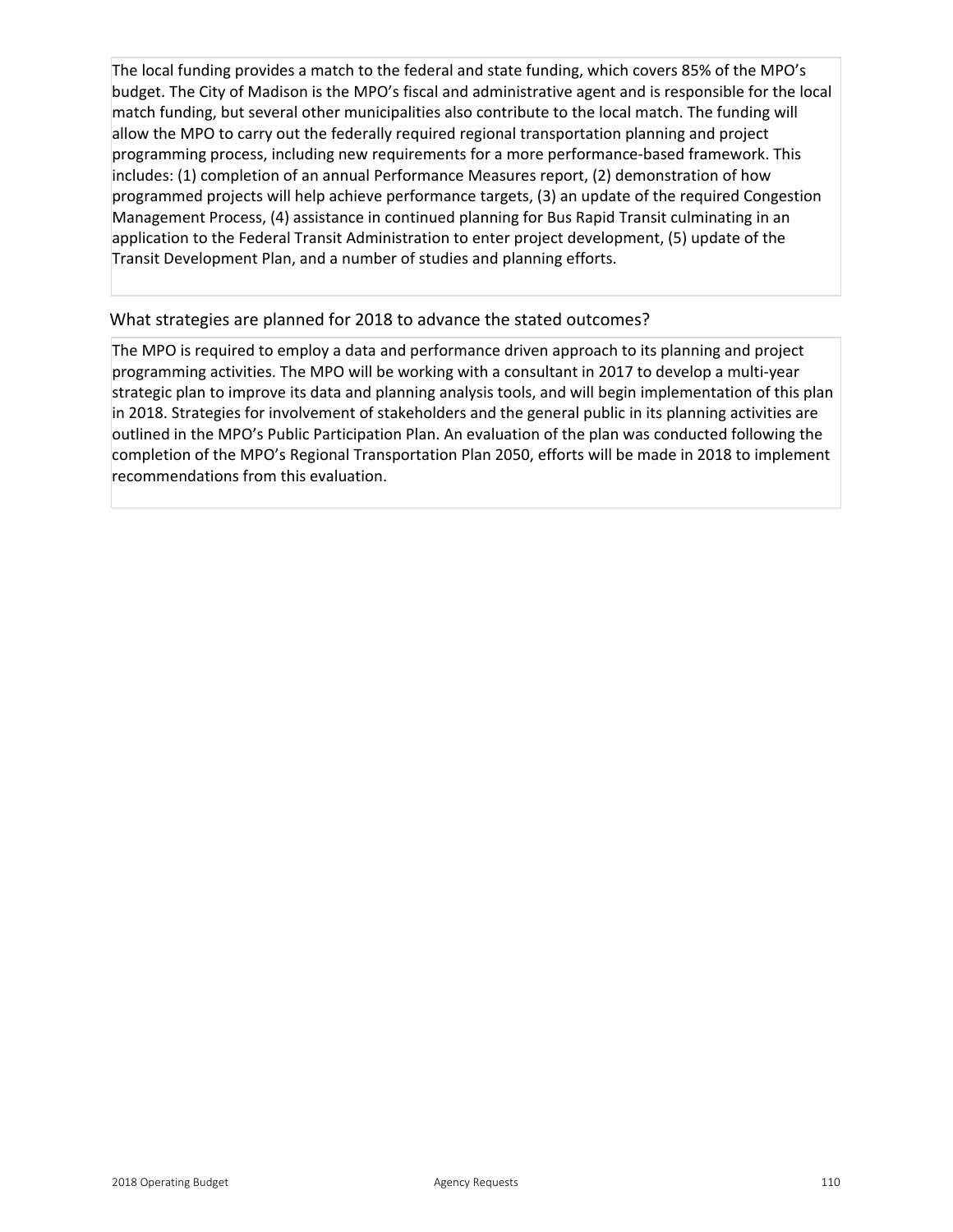# 2018 Operating Budget: Service Proposals

# **SERVICE IDENTIFYING INFORMATION**

SELECT YOUR AGENCY:

#### Planning Division

SELECT YOUR AGENCY'S SERVICE:

Neighborhood Planning Preservation and Design

#### SERVICE DESCRIPTION:

This service maintains and strengthens existing residential and commercial neighborhoods focusing on the downtown, isthmus, and central city, as well as protecting and enhancing the City's natural, cultural, aesthetic, and historic resources. This service provides neighborhood planning services and technical services to neighborhoods, carries out the City's preservation planning program, administers the Madison Arts program, develops and maintains urban design guidelines, prepares development concept plans, and monitors and recommends changes to the City's land development regulations.

### **SERVICE GOALS**

What community need does the service address?

Detailed planning for efficient and equitable land use and complete neighborhoods in developed, mature parts of the City.

Balancing the growth and change in Madison with integration of art and cultural and historic preservation

Leadership and capacity building in neighborhoods.

Who are the recipients of the service?

All City of Madison residents, businesses, property owners, and those investing in Madison .

What outcomes will be produced at the proposed funding level?